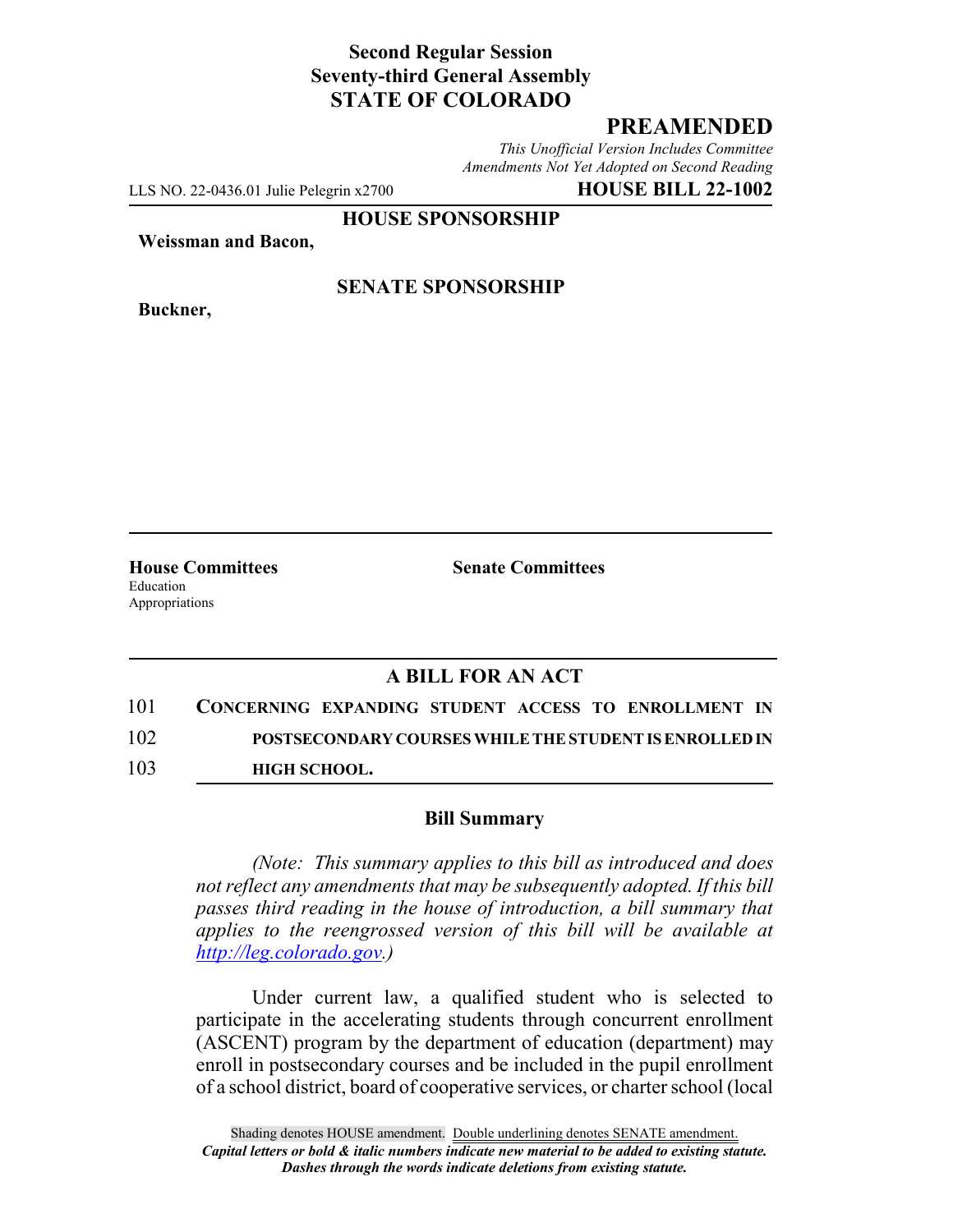education provider) for funding during the year following the student's fourth year of high school. The number of students who are selected to participate in the ASCENT program is limited each year through the budget process.

The bill removes the limit on the number of program participants and allows each qualified student selected by the enrolling local education provider to participate in the program. The bill reduces the number of postsecondary credits a qualified student must have completed to be eligible to participate in the ASCENT program. The bill directs the department to distribute to each local education provider for each ASCENT program participant an amount equal to 3% of the per-pupil extended high school funding amount to pay for non-tuition expenses the qualified student incurs in participating in the postsecondary courses.

Under existing law, a qualified student who fails to complete a concurrent enrollment course must repay the local education provider for the amount of tuition, and a local education provider may require a qualified student to repay the tuition amount if the qualified student earns a failing grade for a concurrent enrollment course. The bill repeals these provisions.

1 *Be it enacted by the General Assembly of the State of Colorado:*

2 **SECTION 1.** In Colorado Revised Statutes, **amend** 22-35-108 as

3 follows:

 **22-35-108. Accelerating students through concurrent enrollment program - objectives - non-tuition expenses - rules.** (1) (a) There is hereby established the accelerating students through 7 concurrent enrollment program, Beginning in the 2010-11 school year, the department shall administer the ASCENT program pursuant to the provisions of this section and guidelines established by the board pursuant 10 to subsection (4) of this section. WHICH IS AVAILABLE TO ALL QUALIFIED STUDENTS WHO ARE DESIGNATED BY THEIR ENROLLING LOCAL EDUCATION 12 PROVIDERS PURSUANT TO SUBSECTION  $(2)(a)$  of this section. The objectives of the ASCENT program are to:

14 (I) Increase the percentage of students who participate in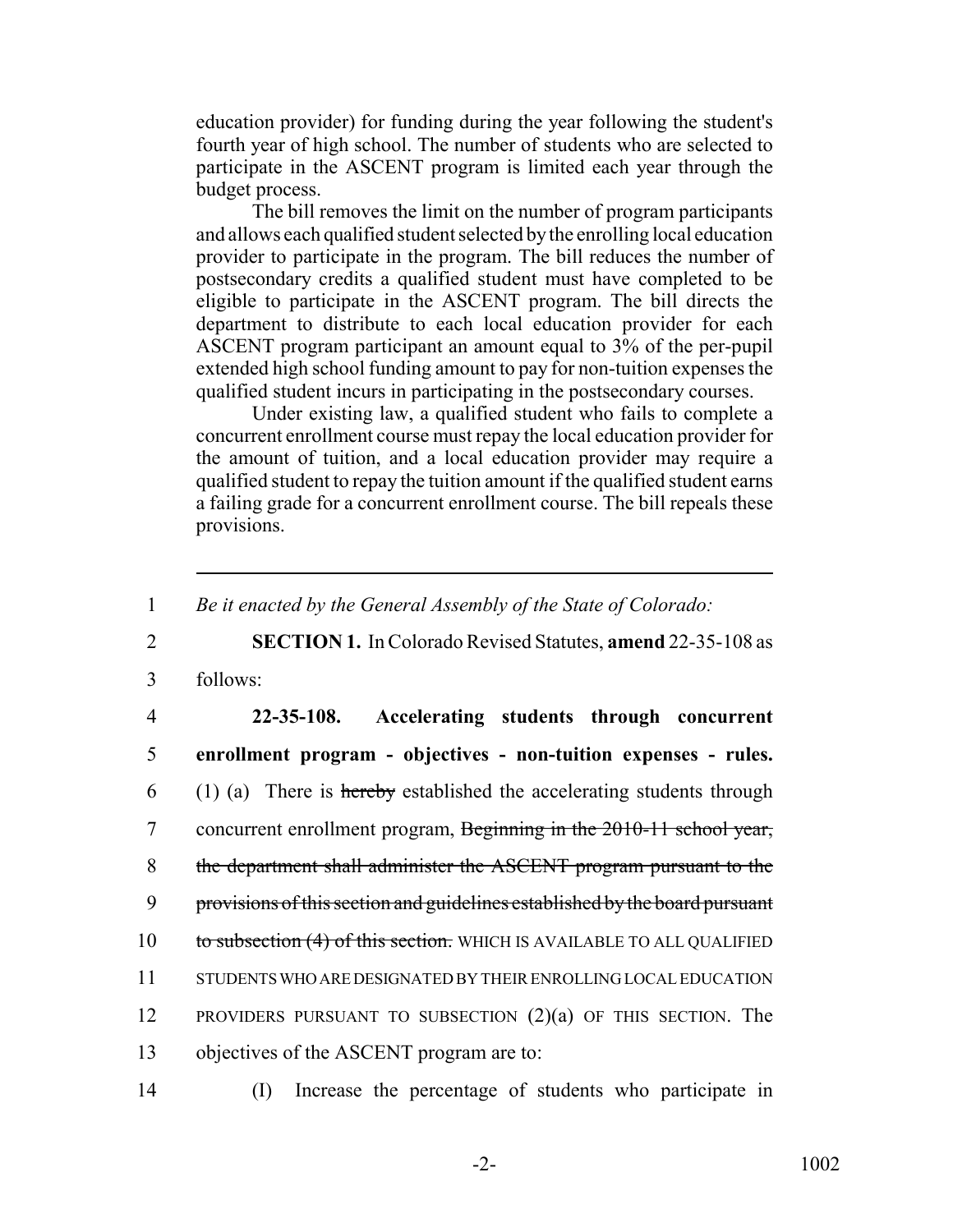1 postsecondary education, especially among low-income and traditionally 2 underserved populations;

3 (II) Decrease the number of students who do not complete high 4 school;

5 (III) Decrease the amount of time that is required for a student to 6 complete a postsecondary degree or certificate;

7 (IV) Reduce state expenditures for public education; and

8 (V) Increase the number of educational pathways available to 9 students.

10 (b) Notwithstanding any other provision of this article ARTICLE 35 11 TO THE CONTRARY, a qualified student who is designated by the 12 department A LOCAL EDUCATION PROVIDER to be an ASCENT program 13 participant pursuant to subsection (2) of this section may concurrently 14 enroll in postsecondary courses, including academic courses and career 15 and technical education courses, in the year directly following the year in 16 which he or she THE QUALIFIED STUDENT was enrolled in the twelfth 17 grade of a THE local education provider.

 (2) (a) Subject to available appropriations, the department may designate as an ASCENT program participant any qualified student who A LOCAL EDUCATION PROVIDER MAY DESIGNATE A QUALIFIED STUDENT AS 21 AN ASCENT PROGRAM PARTICIPANT IF THE QUALIFIED STUDENT:

22 (I) Has completed or is on schedule to complete at least twelve SIX 23 credit hours of postsecondary course work prior to the completion of his 24 or her THE QUALIFIED STUDENT's twelfth-grade year;

25 (II) Is not in need of a developmental education course; 26 (III) Has been selected for participation in the ASCENT program 27 by his or her high school principal or equivalent school administrator;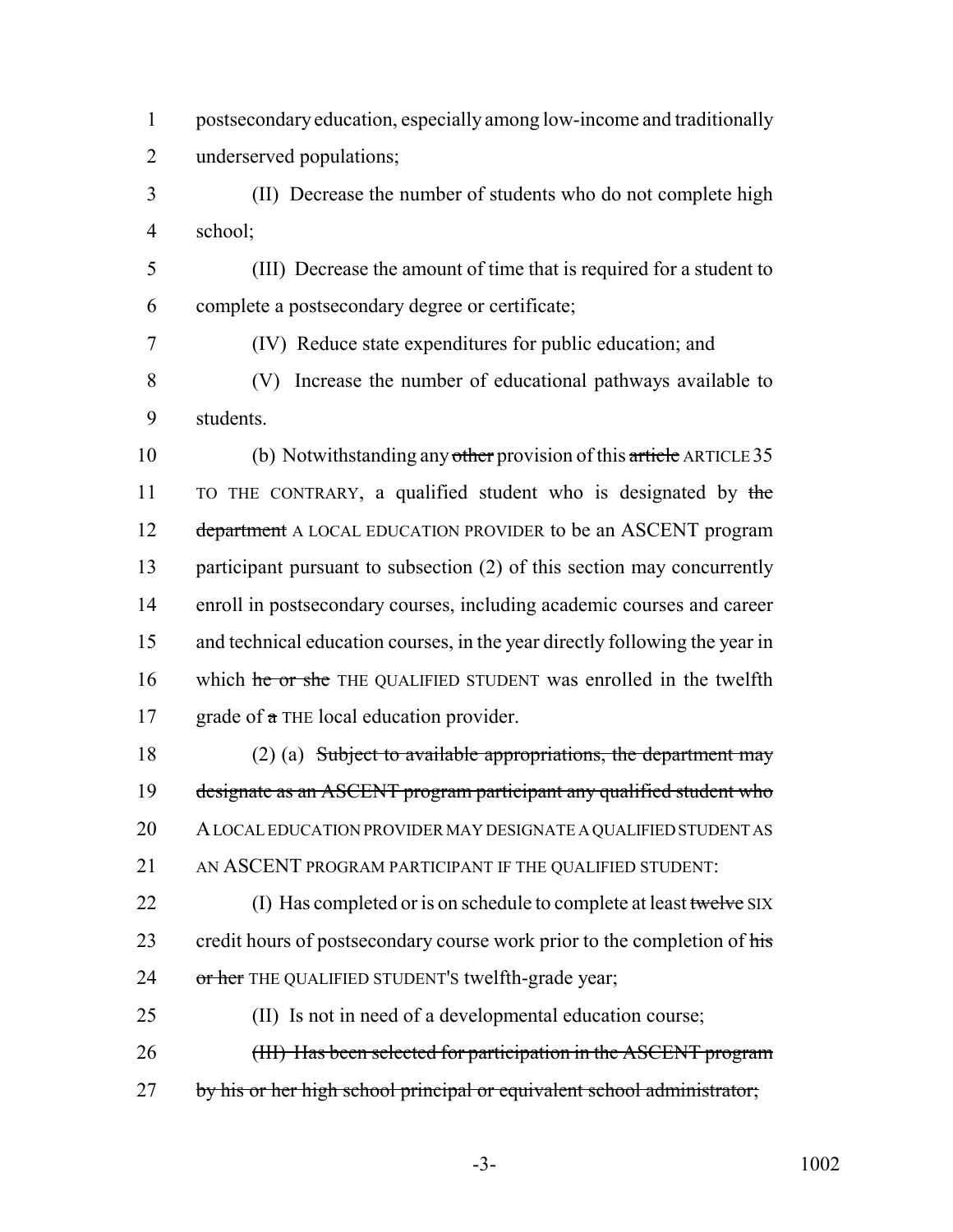| $\mathbf{1}$   | $(HV)$ (III) Has been accepted into a postsecondary degree program        |
|----------------|---------------------------------------------------------------------------|
| $\overline{2}$ | at an institution of higher education; AND                                |
| 3              | $(V)$ Has satisfied any other selection criteria established by           |
| 4              | guidelines established by the board pursuant to subsection (4) of this    |
| 5              | section; and                                                              |
| 6              | $(\forall f)$ (IV) Has not been designated AS an ASCENT program           |
| 7              | participant in any A prior year.                                          |
| 8              | (b) Repealed.                                                             |
| 9              | $(e)$ (I) Repealed.                                                       |
| 10             | (H) (b) EACH LOCAL EDUCATION PROVIDER THAT DESIGNATES                     |
| 11             | QUALIFIED STUDENTS TO PARTICIPATE IN THE ASCENT PROGRAM SHALL,            |
| 12             | AS PROVIDED BY STATE BOARD RULE, REPORT TO THE DEPARTMENT THE             |
| 13             | ESTIMATED NUMBER OF ASCENT PROGRAM PARTICIPANTS THAT THE                  |
| 14             | LOCAL EDUCATION PROVIDER WILL ENROLL FOR THE FOLLOWING SCHOOL             |
| 15             | YEAR. The department, as part of its annual budget request to the general |
| 16             | assembly, shall report the ESTIMATED total number of potential ASCENT     |
| 17             | program participants for the following school year.                       |
| 18             | (III) Repealed.                                                           |
| 19             | (IV) The department shall not designate a greater number of               |
| 20             | ASCENT program participants for a school year than the number of          |
| 21             | participants that the general assembly approves for funding in the annual |
| 22             | general appropriation act for the applicable budget year.                 |
| 23             | $(3)$ (a) The local education provider of a qualified student who is      |
| 24             | designated by the department as an ASCENT program participant may         |
| 25             | include the student A LOCAL EDUCATION PROVIDER MAY INCLUDE EACH           |
| 26             | QUALIFIED STUDENT WHOM THE LOCAL EDUCATION PROVIDER DESIGNATES            |
| 27             | TO PARTICIPATE IN THE ASCENT PROGRAM PURSUANT TO THIS SECTION             |
|                |                                                                           |

-4- 1002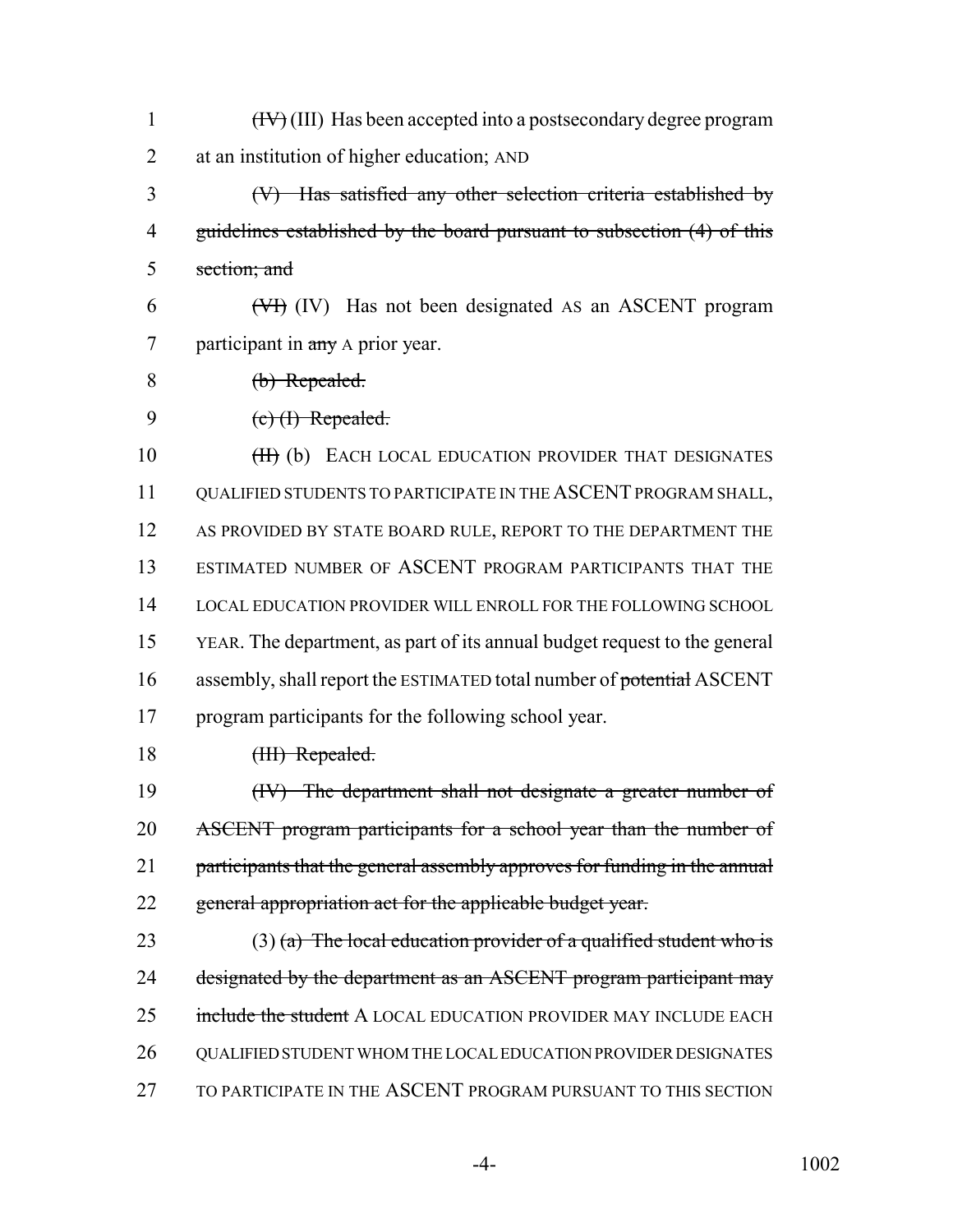in the district's funded pupil count, or, in the case of a QUALIFIED student enrolled in an institute charter school, in the FUNDED PUPIL COUNT OF THE school's accounting district, as provided in section 22-54-103 (7).

 (b) A local education provider that receives extended high school funding, as described in section 22-54-104 (4.7), in a budget year for ASCENT program participants may expend the funding on behalf of ASCENT program participants who enroll in an institution of higher education during that budget year and on behalf of ASCENT program participants who, by May 1 of that budget year, are admitted to an institution of higher education to participate in the ASCENT program 11 during the next budget year.

 (c) The local education provider shall certify to the department by 13 May 10 of each year the list of ASCENT program participants who are 14 admitted to an institution of higher education to participate in the 15 ASCENT program during the next budget year. At the end of the budget 16 year in which the local education provider receives the extended high 17 school funding for ASCENT program participants, the local education provider shall remit to the department any remaining amount of the funding that the local education provider is not using for an ASCENT 20 program participant who is included on the certified list.

 (4) The board shall establish guidelines AS NECESSARY for the 22 administration of the ASCENT program. including but not limited to 23 selection criteria that the department may use pursuant to subparagraph 24 (V) of paragraph (a) of subsection  $(2)$  of this section to designate qualified students as ASCENT program participants.

 (5) For the purposes of part 5 of article 11 of this title 22 concerning school accountability reports, the department shall include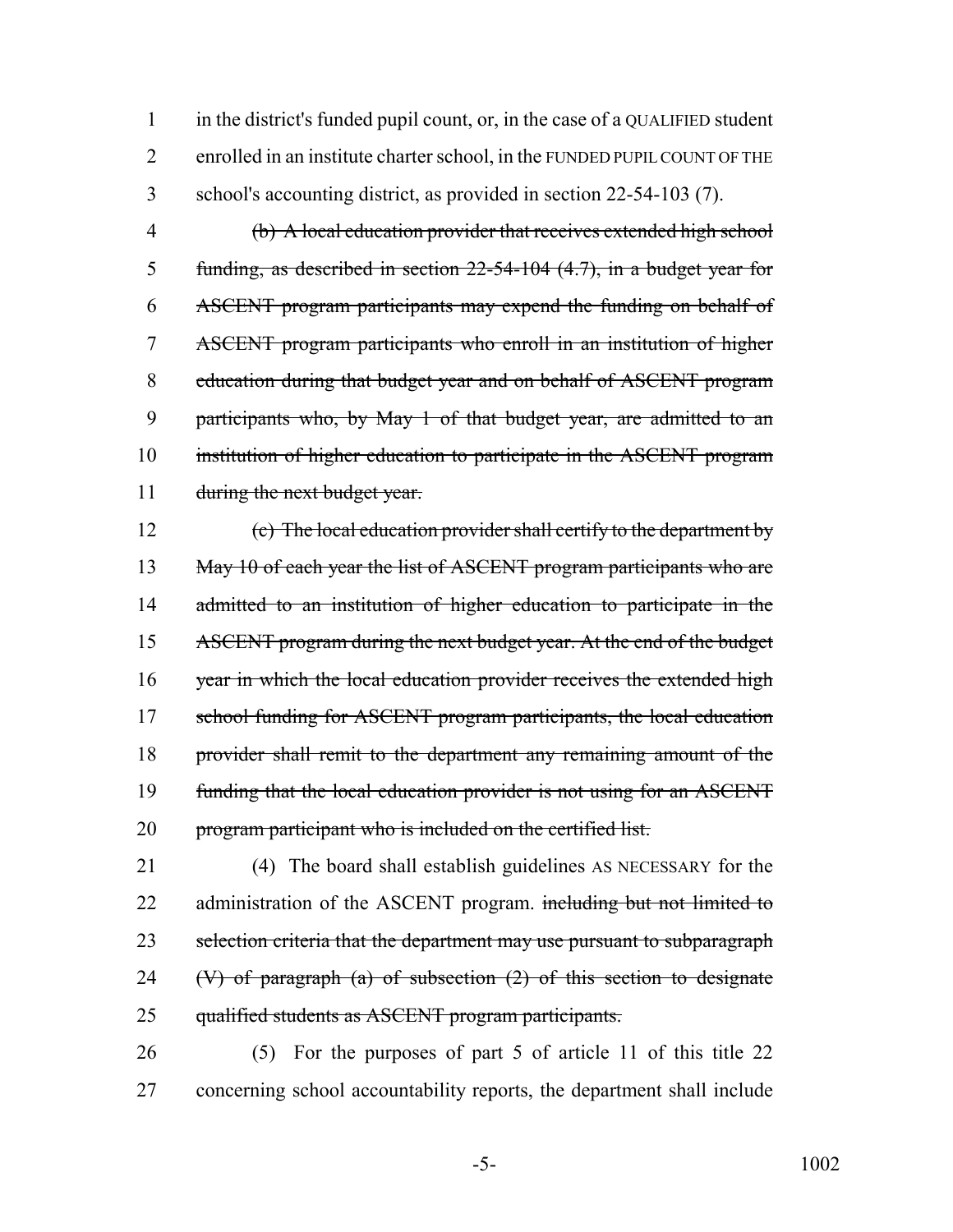ASCENT program participants in the reporting requirements, regardless 2 of whether an ASCENT program participant has completed his or her THE PARTICIPANT'S graduation requirements.

4  $(6)$  (a) Repealed.

5 (b) (6) For purposes of applying the provisions of article 11 of this title 22 concerning school accountability and reporting graduation rates, 7 a qualified student who is an ASCENT program participant shall MUST be counted in the enrolling school district's or institute charter school's graduation rate in the school year in which the student completes the school district's or institute charter school's minimum high school 11 graduation requirements. The state board of education shall promulgate rules for schools and school districts to follow in satisfying state and federal reporting requirements concerning the enrollment status of 14 ASCENT program participants. To the extent practicable, the rules must ensure that schools and school districts are not adversely affected in calculating and reporting the completion of high school graduation 17 requirements by qualified students who have been designated by the 18 department LOCAL EDUCATION PROVIDERS as ASCENT program participants. The rules must include, at a minimum, reporting requirements relating to:

21  $(H)$  (a) The provisions of article 7 of this title 22 concerning educational accountability; and

23  $(H)$  (b) The provisions of article 11 of this title 22 concerning educational accreditation.

 (7) (a) FOR THE 2022-23 BUDGET YEAR AND FOR EACH BUDGET YEAR THEREAFTER, THE GENERAL ASSEMBLY SHALL APPROPRIATE MONEY TO THE DEPARTMENT THAT THE DEPARTMENT SHALL DISTRIBUTE TO EACH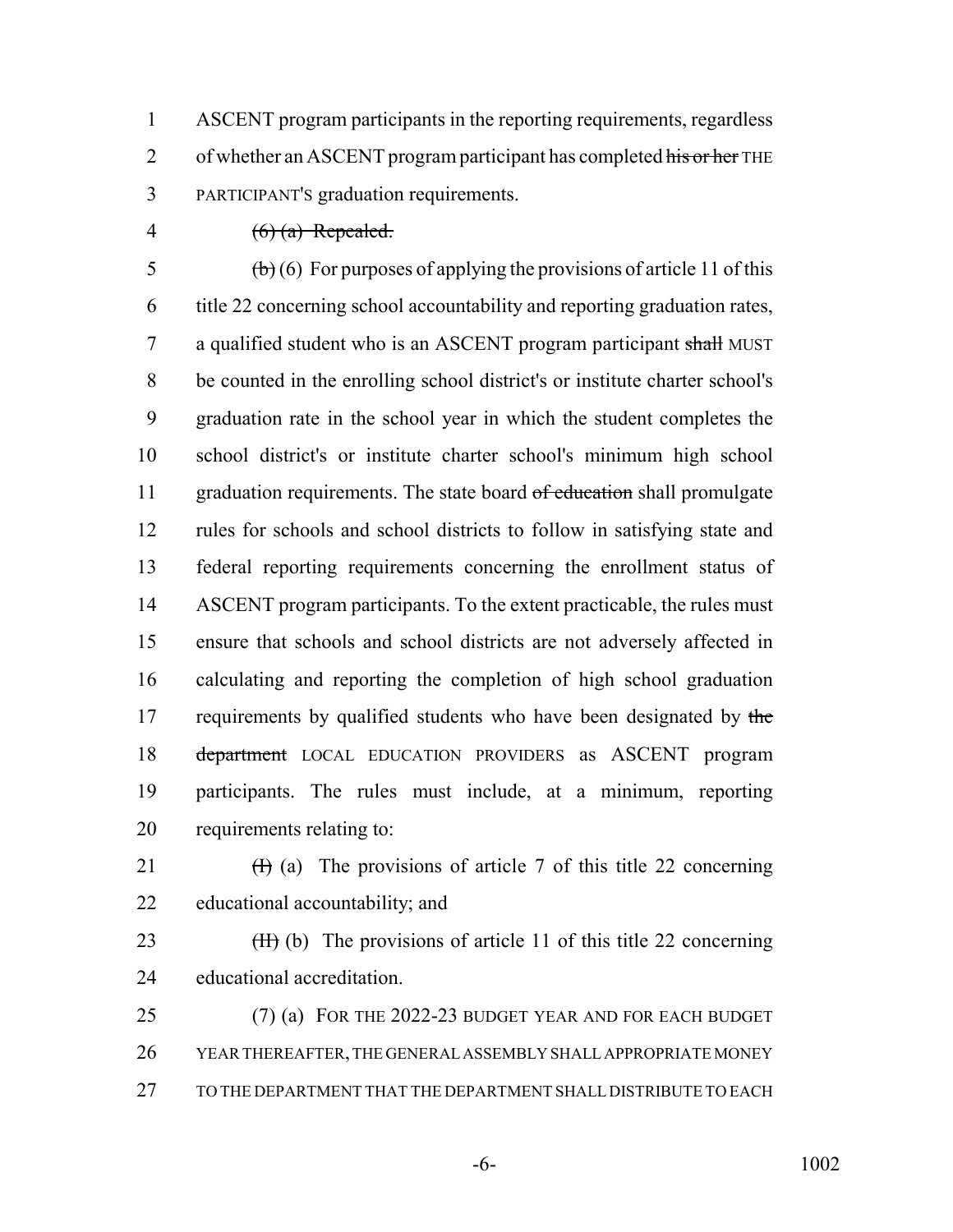LOCAL EDUCATION PROVIDER THAT DESIGNATES QUALIFIED STUDENTS FOR THE ASCENT PROGRAM FOR THE APPLICABLE BUDGET YEAR. THE DEPARTMENT SHALL DISTRIBUTE TO EACH LOCAL EDUCATION PROVIDER AN AMOUNT EQUAL TO THREE PERCENT OF THE PER-PUPIL EXTENDED HIGH 5 SCHOOL FUNDING AMOUNT, ESTABLISHED FOR THE APPLICABLE BUDGET YEAR PURSUANT TO SECTION 22-54-104 (4.7), FOR EACH ASCENT PROGRAM PARTICIPANT DESIGNATED BY THE LOCAL EDUCATION PROVIDER FOR THE APPLICABLE BUDGET YEAR. IN A BUDGET YEAR IN WHICH THE GENERAL ASSEMBLY DOES NOT APPROPRIATE A SUFFICIENT AMOUNT TO 10 FULLY FUND THE DISTRIBUTIONS DESCRIBED IN THIS SUBSECTION (7)(a), THE DEPARTMENT SHALL REDUCE THE AMOUNT OF EACH LOCAL EDUCATION PROVIDER'S DISTRIBUTION BY THE SAME PERCENTAGE THAT 13 THE DEFICIT BEARS TO THE AMOUNT REQUIRED TO FULLY FUND THE 14 DISTRIBUTIONS AUTHORIZED BY THIS SUBSECTION (7)(a).

 (b) IN DISTRIBUTING MONEY PURSUANT TO SUBSECTION (7)(a) OF THIS SECTION TO A LOCAL EDUCATION PROVIDER THAT IS A CHARTER 17 SCHOOL, THE DEPARTMENT SHALL DISTRIBUTE THE AMOUNT FOR ASCENT PROGRAM PARTICIPANTS WHO ARE ENROLLED BY THE CHARTER SCHOOL TO THE CHARTER SCHOOL'S AUTHORIZER. THE AUTHORIZER SHALL DISTRIBUTE TO THE CHARTER SCHOOL ONE HUNDRED PERCENT OF THE MONEY RECEIVED FOR THE CHARTER SCHOOL'S ASCENT PROGRAM PARTICIPANTS.

 (c) A LOCAL EDUCATION PROVIDER THAT RECEIVES A 24 DISTRIBUTION OF MONEY PURSUANT TO THIS SUBSECTION (7) SHALL MAKE THE ENTIRE AMOUNT OF THE PER-PUPIL DISTRIBUTION AVAILABLE TO EACH ASCENT PROGRAM PARTICIPANT TO USE FOR NON-TUITION EXPENSES 27 DIRECTLY INCURRED IN PARTICIPATING IN THE ASCENT PROGRAM,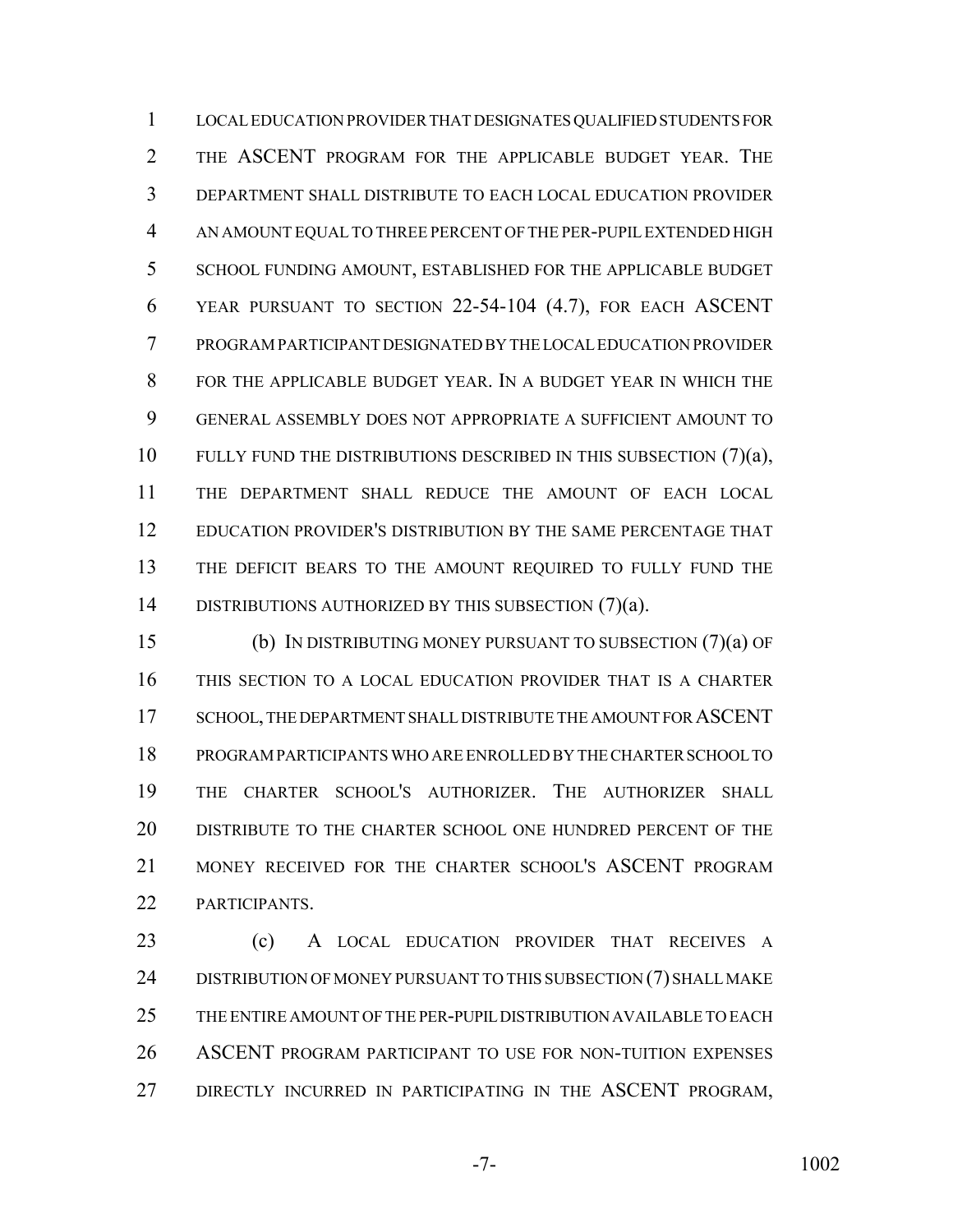1 INCLUDING BOOKS, FEES, AND TRANSPORTATION. EACH ASCENT PROGRAM PARTICIPANT SHALL SUBMIT RECEIPTS TO THE LOCAL EDUCATION PROVIDER FOR THE QUALIFYING NON-TUITION EXPENSES THAT THE PARTICIPANT INCURS, AND THE LOCAL EDUCATION PROVIDER SHALL REIMBURSE THE PARTICIPANT UP TO THE AMOUNT OF THE PER-PUPIL DISTRIBUTION. AT THE END OF A SCHOOL YEAR, IF THE LOCAL EDUCATION PROVIDER HAS NOT DISTRIBUTED ALL OF THE MONEY RECEIVED PURSUANT TO THIS SUBSECTION (7), THE LOCAL EDUCATION PROVIDER SHALL DISTRIBUTE THE REMAINDER IN AN EQUITABLE MANNER TO FULLY REIMBURSE, TO THE EXTENT POSSIBLE, ALL ASCENT PROGRAM PARTICIPANTS WHO SUBMITTED RECEIPTS FOR QUALIFYING NON-TUITION 12 EXPENSES THAT EXCEEDED THE PER-PUPIL DISTRIBUTION AMOUNT. IF ANY AMOUNT REMAINS AFTER ALL ASCENT PROGRAM PARTICIPANTS ARE FULLY REIMBURSED FOR QUALIFYING NON-TUITION EXPENSES, THE LOCAL EDUCATION PROVIDER MAY RETAIN THE REMAINDER TO USE ONLY FOR ASCENT PROGRAM EXPENSES IN SUBSEQUENT BUDGET YEARS.

 (d) EACH LOCAL EDUCATION PROVIDER THAT ENROLLS ASCENT PROGRAM PARTICIPANTS SHALL, AT THE BEGINNING OF EACH SCHOOL YEAR, PROVIDE NOTICE TO THE PARTICIPANTS THAT, AT A MINIMUM, SPECIFIES THE AMOUNT OF THE PER-PUPIL DISTRIBUTION AVAILABLE TO EACH PARTICIPANT, THE TYPES OF QUALIFYING NON-TUITION EXPENSES FOR WHICH A PARTICIPANT MAY CLAIM REIMBURSEMENT, AND THE PROCEDURE AND TIMING FOR CLAIMING AND RECEIVING REIMBURSEMENTS, INCLUDING ANY ADDITIONAL REIMBURSEMENT AMOUNTS DISTRIBUTED AT 25 THE END OF THE SCHOOL YEAR AS PROVIDED IN SUBSECTION  $(7)(c)$  OF THIS SECTION.

**SECTION 2.** In Colorado Revised Statutes, 22-35-105, **repeal** (4)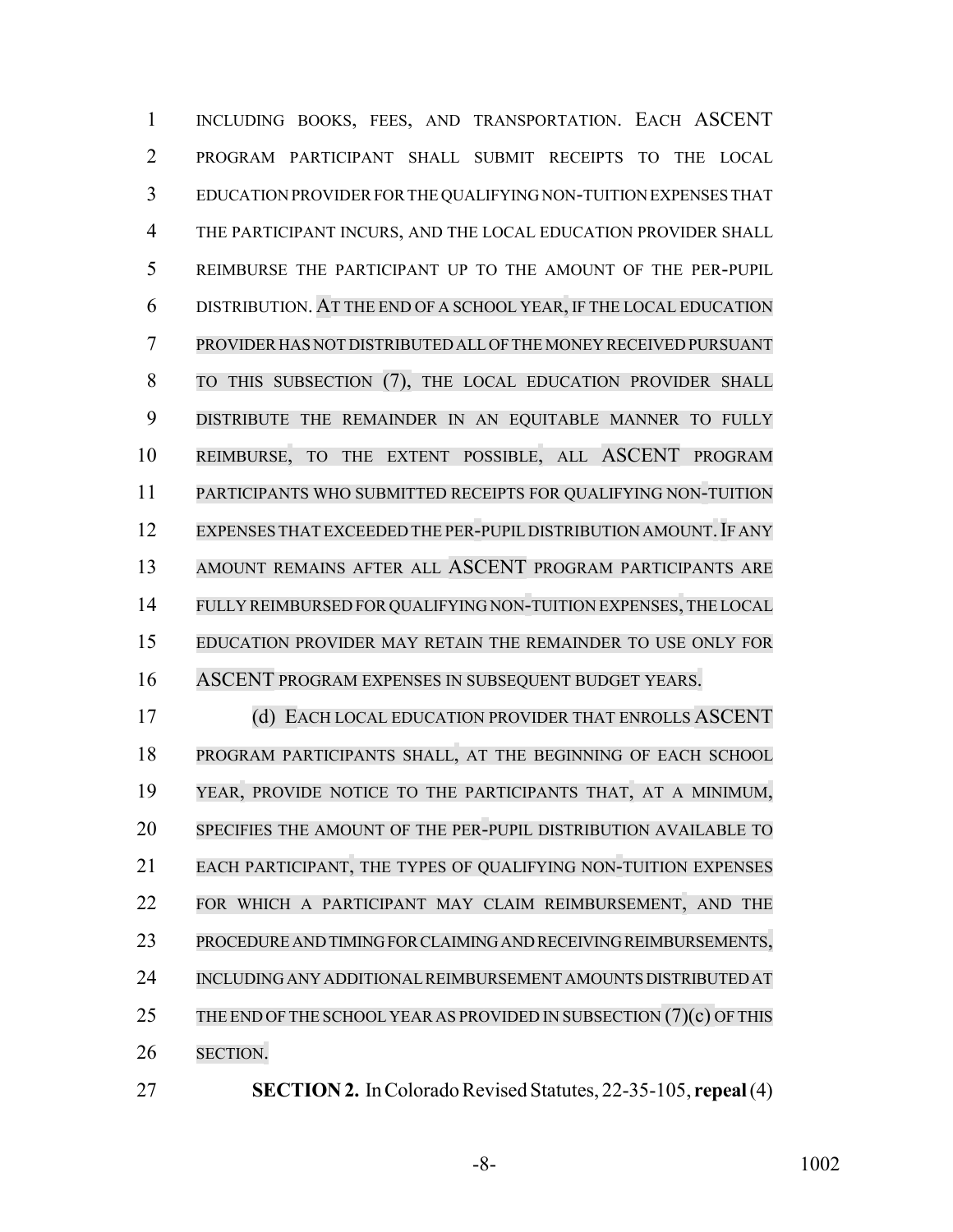1 as follows:

 **22-35-105. Financial provisions - payment of tuition.** (4) (a) Before paying the tuition for a course in which a qualified student concurrently enrolls, the local education provider in which the qualified student is enrolled shall require the qualified student and his or her parent or legal guardian to sign a document requiring repayment of the amount of tuition paid by the local education provider for the course on the qualified student's behalf if the qualified student does not complete the course for any reason without the consent of the principal of the student's high school.

11 (b) If a qualified student concurrently enrolled in a course for 12 whom a local education provider pays tuition does not complete the 13 course for any reason without the consent of the principal of the high 14 school in which the qualified student is enrolled, the qualified student or 15 the qualified student's parent or legal guardian shall reimburse the local 16 education provider, as provided in the document signed pursuant to 17 paragraph (a) of this subsection  $(4)$ , for the amount of tuition paid by the 18 local education provider for the course.

19 (c) A local education provider may adopt a policy that requires a 20 qualified student and his or her parent or legal guardian to sign a 21 document prior to the student's concurrent enrollment in a course, which 22 document commits the student or his or her parent or legal guardian to 23 reimburse the local education provider for the tuition paid by the local 24 education provider for the course in the event that the student receives a 25 failing grade in the course.

26 **SECTION 3.** In Colorado Revised Statutes, 22-35-103, **amend**  $27$  (6)(a) as follows: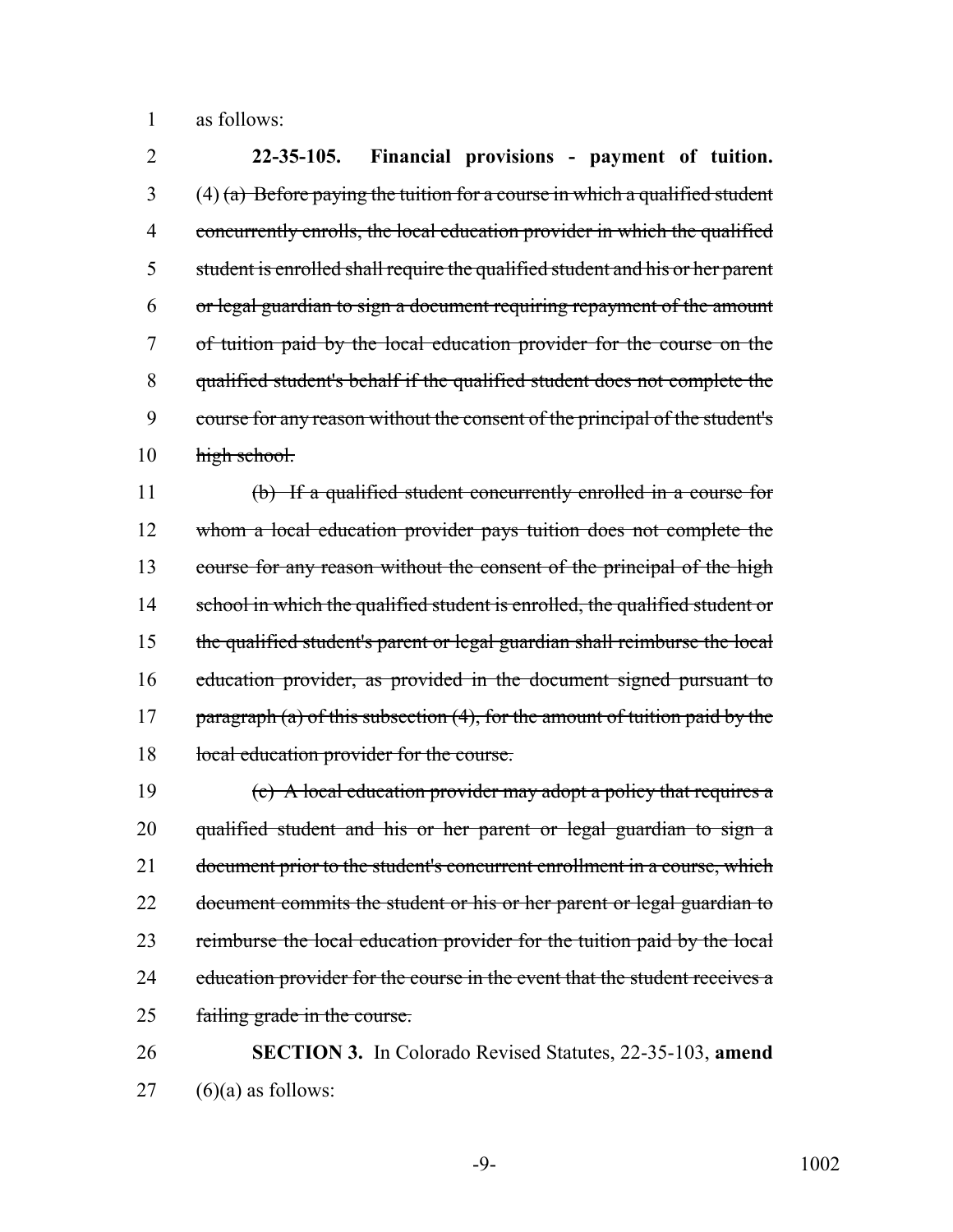**22-35-103. Definitions.** As used in this article 35, unless the context otherwise requires:

 (6) (a) "Concurrent enrollment" means the simultaneous enrollment of a qualified student in a local education provider and in one or more postsecondary courses, including academic or career and technical education courses, which may include course work related to apprenticeship programs or internship programs, at an institution of higher education pursuant to the provisions of this article 35, at no tuition cost to the qualified student or the qualified student's parent or legal 10 guardian. except as provided in section  $22-35-105(4)(c)$ . As provided in section 22-35-104 (5) and (6)(b)(II), upon successfully completing a concurrent enrollment postsecondary course, the qualified student must receive credit that applies to completion of high school graduation 14 requirements and postsecondary credit that applies toward completion of developmental education courses, applies toward earning a certificate or degree awarded through an approved postsecondary career and technical education program, is approved by the department of higher education for transfer from a two-year institution to a four-year institution in satisfaction of prerequisite courses for a specific major, is approved for statewide transfer pursuant to section 23-1-125, or is part of a statewide degree transfer agreement pursuant to section 23-1-108 (7)(a).

 **SECTION 4.** In Colorado Revised Statutes, 22-35-107, **amend** 23 (6) introductory portion,  $(6)(c)$ , and  $(6)(d)$  as follows:

 **22-35-107. Concurrent enrollment advisory board - created - membership - duties - reports - repeal.** (6) The board shall have HAS the following duties:

(c) Making recommendations as necessary to the general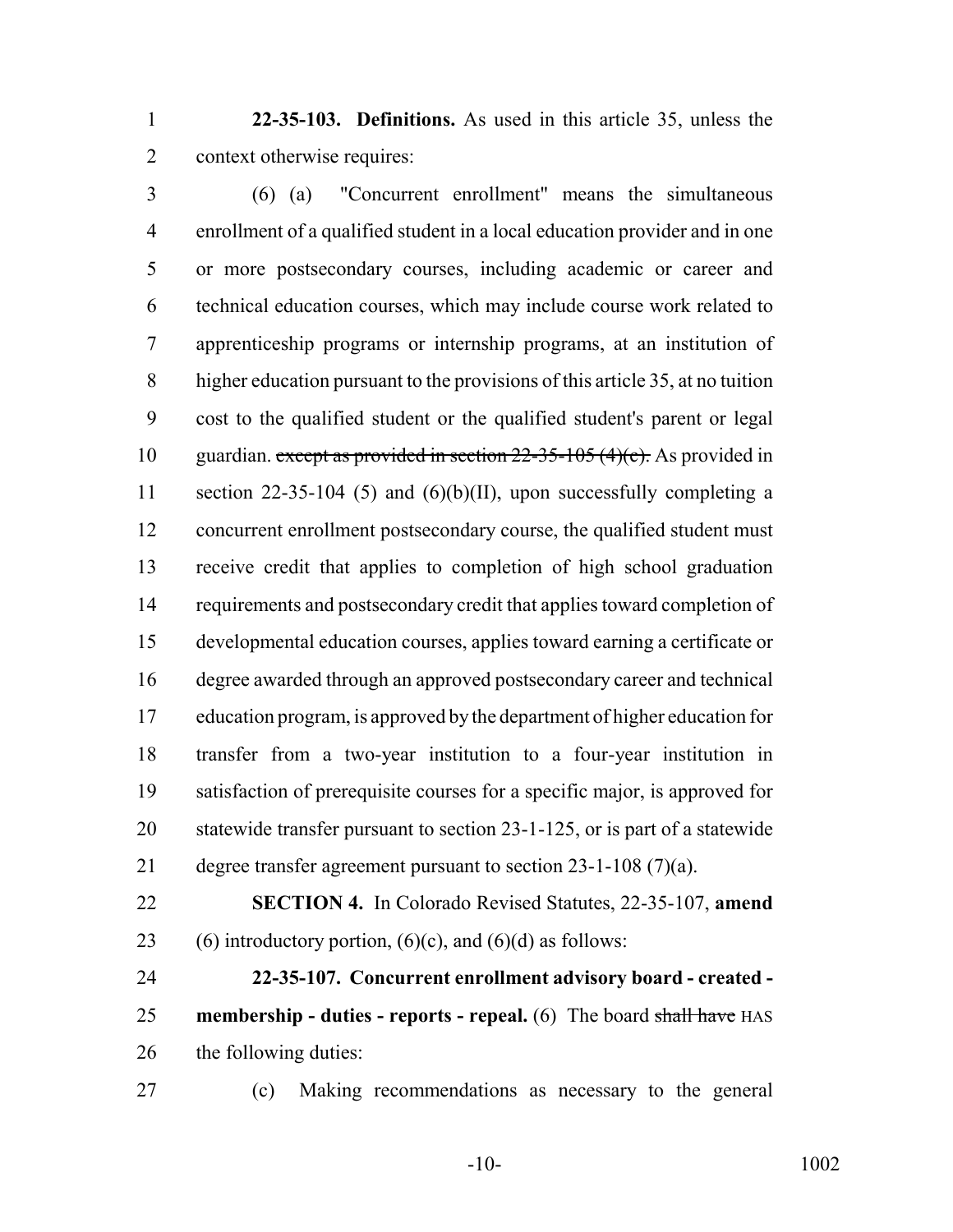assembly, the state board, and the commission concerning the improvement or updating of state policies relating to concurrent enrollment programs, including but not limited to recommendations of policies that will allow every local education provider in the state to have 5 adequate resources to enter into at least one cooperative agreement; and recommendations of a funding allocation model, to be approved by the state board on or before July 1, 2013, in the event that the number of qualified students identified by local education providers exceeds 9 available appropriations pursuant to section  $22-35-108(2)$ ;

10 (d) On or before December 1, 2010 DECEMBER 1, 2022, 11 considering and making recommendations to the state board and the 12 education committees of the house of representatives and senate, or any 13 successor committees, regarding the feasibility of a waiver process 14 whereby a LOCAL EDUCATION PROVIDER, ON BEHALF OF A qualified 15 student, could apply to the department for a waiver of certain provisions 16 of section 22-35-108, which waiver would allow the LOCAL EDUCATION 17 PROVIDER TO DESIGNATE THE student to be designated by the department 18 as an ASCENT program participant in the second year following the year 19 in which he or she THE QUALIFIED STUDENT was enrolled in the twelfth 20 grade of  $\alpha$  THE local education provider so long as  $\theta$  he or she THE 21 OUALIFYING STUDENT:

- 22 (I) Was so designated in the year directly following the year in 23 which he or she THE QUALIFIED STUDENT was enrolled in the twelfth 24 grade of  $\alpha$  THE local education provider;
- 25 (II) Requires fifteen or fewer credit hours of postsecondary course 26 work to achieve a postsecondary credential; and
- 
- 27 (III) Is eligible for free or reduced-cost REDUCED-PRICE lunch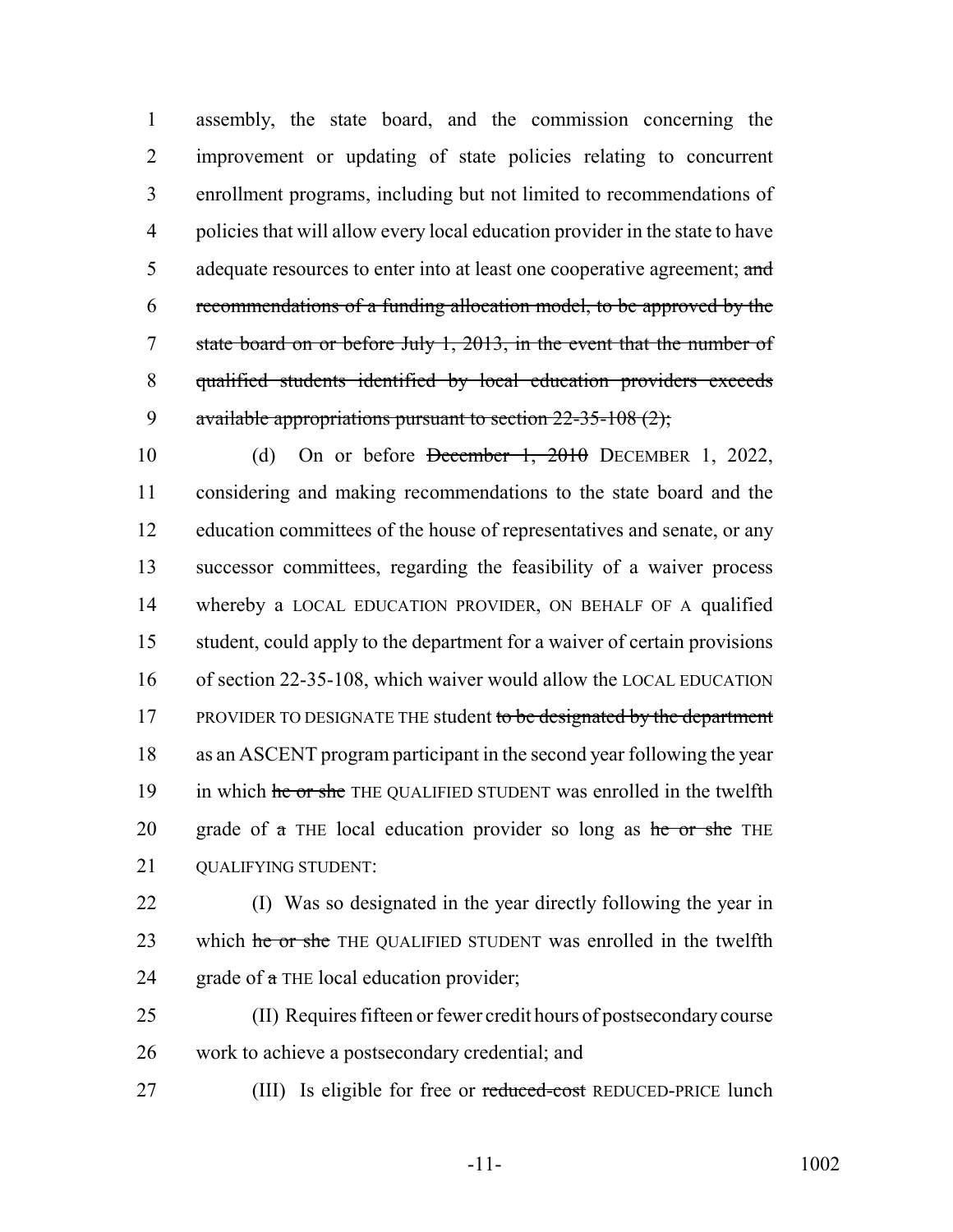pursuant to the federal "Richard B. Russell National School Lunch Act", 42 U.S.C. sec. 1751 et seq.;

 **SECTION 5.** In Colorado Revised Statutes, 22-35-112, **amend** 4  $(2)(g)$  as follows:

 **22-35-112. Reports.** (2) On or before February 1, 2011, and on or before February 1 each year thereafter through 2016, and on or before April 1, 2017, and on or before April 1 each year thereafter, ON OR BEFORE APRIL 1, 2022, AND ON OR BEFORE MAY 1 EACH YEAR THEREAFTER, the department and the department of higher education shall collaborate to prepare and submit to the education committees of the senate and house of representatives, or any successor committees, a report concerning the concurrent enrollment of qualified students in postsecondary courses, including academic courses and career and technical education courses, and courses related to apprenticeship programs and internship programs. The report must include, but need not be limited to:

 (g) FOR THE PREVIOUS SCHOOL YEAR, the total number of qualified 18 students designated by the department as ASCENT or TREP program 19 participants in the previous school year THAT LOCAL EDUCATION PROVIDERS DESIGNATED AS ASCENT PROGRAM PARTICIPANTS AND THE 21 TOTAL NUMBER OF OUALIFIED STUDENTS THE DEPARTMENT DESIGNATED AS PARTICIPANTS IN THE TEACHER RECRUITMENT EDUCATION AND PREPARATION PROGRAM;

 **SECTION 6.** In Colorado Revised Statutes, 22-35-113, **amend** 25  $(1)(f)$  as follows:

 **22-35-113. Concurrent enrollment - website.** (1) By July 1, 2020, the department of education and the department of higher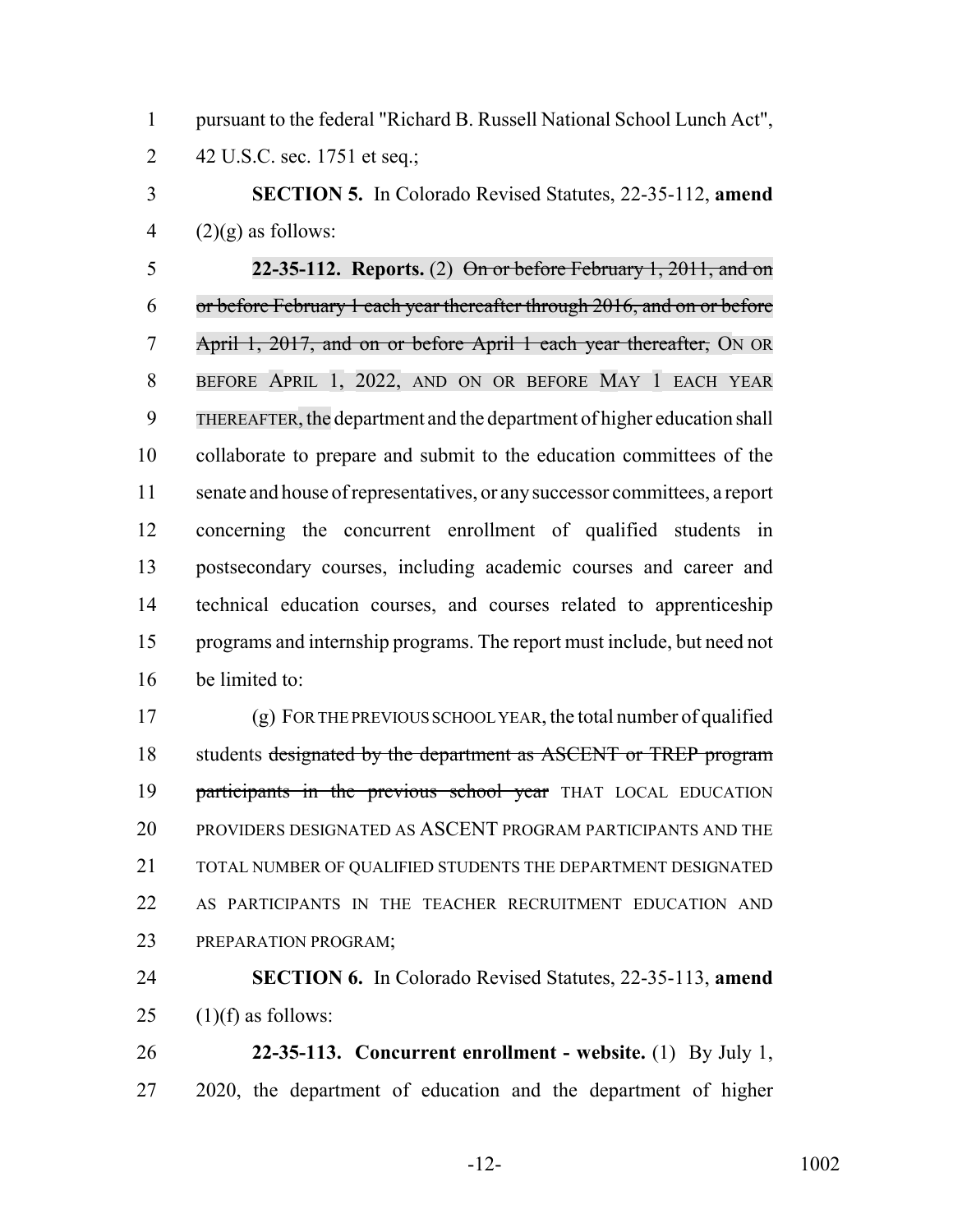education, with advice from the state board, shall make available to the 2 public a concurrent enrollment website to provide information to students, parents, and legal guardians concerning concurrent enrollment options 4 and requirements. The departments must ensure that the website is clear, easy to navigate, and generally user-friendly. In addition, the website must at a minimum:

 (f) Provide information concerning the payment of the costs of concurrent enrollment, including tuition, which is not chargeable to the 9 student or the student's parent or legal guardian except as provided in 10 section 22-35-105 (4)(c), fees and books, which may be chargeable to the student or the student's parent or legal guardian, and transportation;

 **SECTION 7.** In Colorado Revised Statutes, 22-54-112, **amend** 13  $(2)(c)$  as follows:

 **22-54-112. Reports to the state board.** (2) (c) On or before November 10 of each year, the secretary of the state charter school 16 institute board shall certify to the state board the pupil enrollment, and the online pupil enrollment, AND THE EXTENDED HIGH SCHOOL PUPIL ENROLLMENT of each institute charter school taken in the preceding October.

# **SECTION 8.** In Colorado Revised Statutes, 22-54-114, **amend** 21  $(4)(a)$  as follows:

 **22-54-114. State public school fund.** (4) (a) For the 1997-98 fiscal year and fiscal years thereafter, the net amount recovered by the department of education during the applicable fiscal year, pursuant to school district and institute charter school audits, as overpayments made 26 to school districts and institute charter schools and any amount remitted 27 by a school district or institute charter school pursuant to section